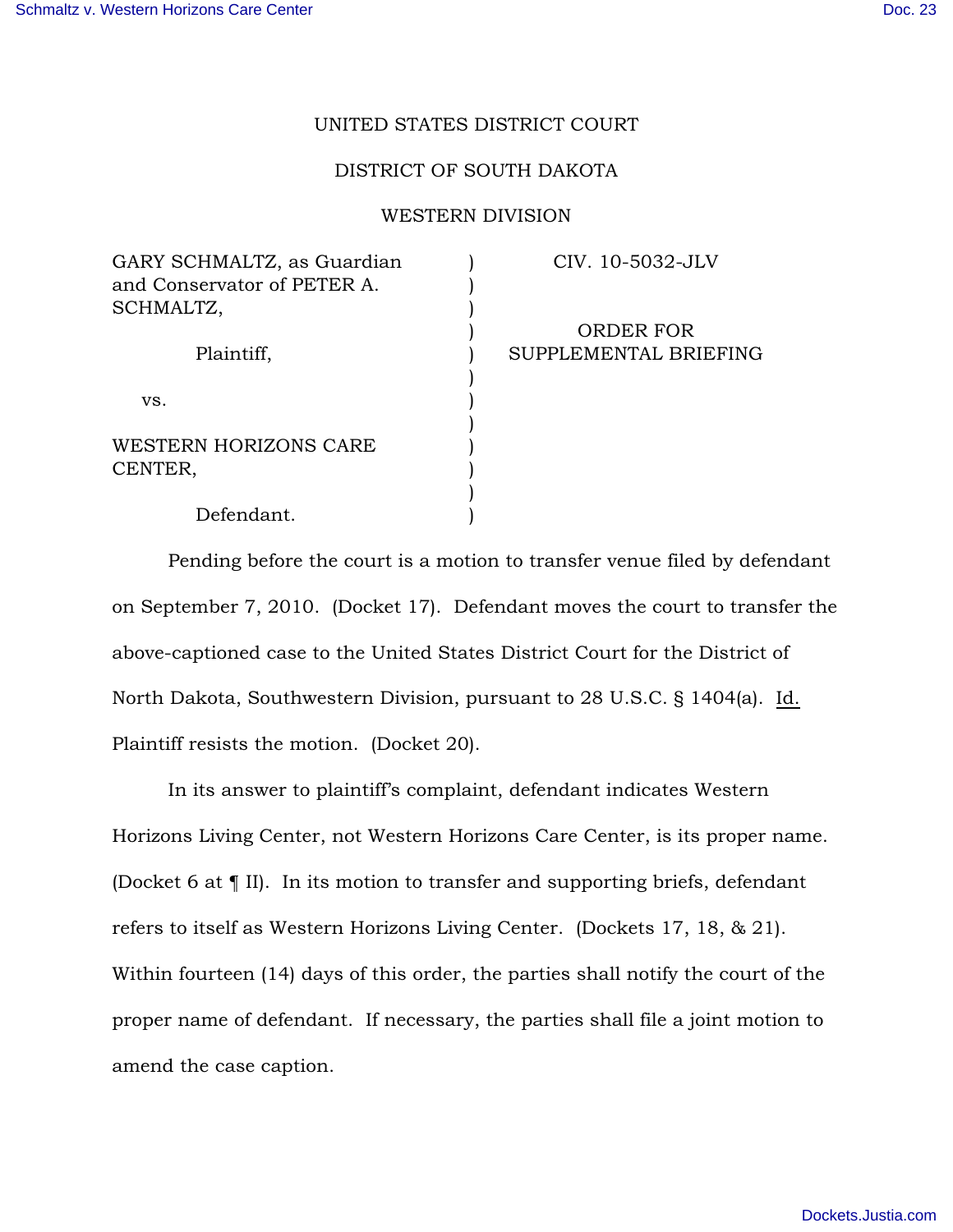Given the current state of the record, the court cannot determine whether venue of this case in the District of South Dakota is proper. This determination affects whether transfer under 28 U.S.C. § 1404(a) or 28 U.S.C. § 1406(a) is warranted. In turn, the law that applies to the case depends on the nature of the transfer. Wisland v. Admiral Beverage Corp., 119 F.3d 733, 735-36 (8th Cir. 1997); Eggleton v. Plasser & Theurer Export Von Bahnbaumaschinen Gesellschaft, MBH, 495 F.3d 582, 588-89 (8th Cir. 2007) (same).

Transfer under § 1404(b) rests on the premise that plaintiff's chosen forum is proper, although inconvenient to the parties and witnesses. In re Apple, Inc., 602 F.3d 909, 912 (8th Cir. 2010). Transfer under § 1406(a) is warranted when plaintiff's chosen forum is improper. 28 U.S.C. § 1406(a). In its answer to plaintiff's complaint, defendant alleges it is not subject to this court's personal jurisdiction and venue in this district is improper. (Docket 6 at ¶¶ V & VI). Yet, defendant moves to transfer the case pursuant to § 1404(a), which presupposes venue in this district is proper, although inconvenient. Defendant's answer appears to be at odds with its motion.

Section 1391 of Title 28 of the United States Code authorizes a civil action founded solely on diversity jurisdiction to be filed in "(1) a judicial district where any defendant resides, if all defendants reside in the same

2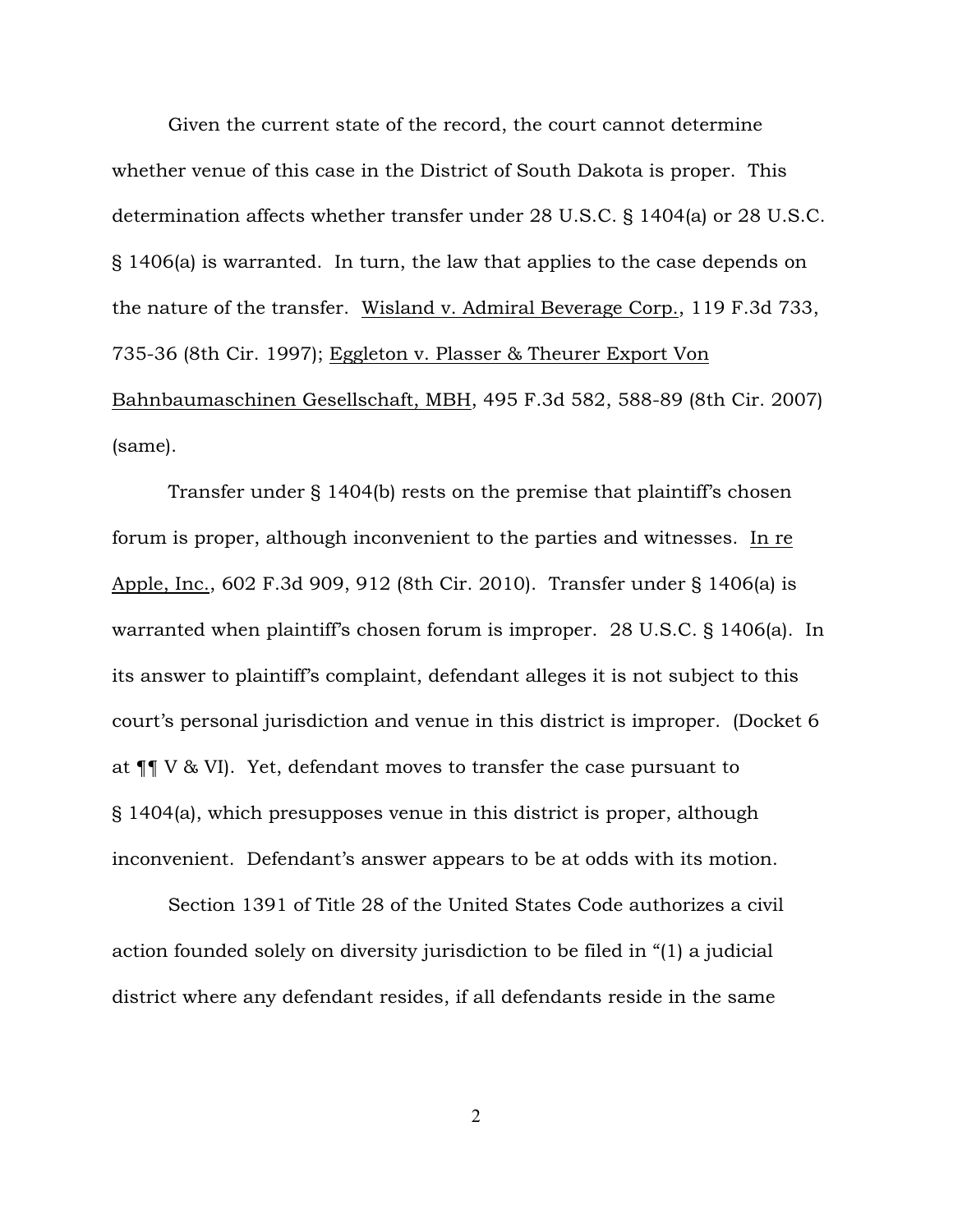State,  $(2)$  a judicial district in which a substantial part of the events or omissions giving rise to the claim occurred, or a substantial part of property that is the subject of the action is situated, or (3) a judicial district in which any defendant is subject to personal jurisdiction at the time the action is commenced, if there is no district in which the action may otherwise be brought." 28 U.S.C. § 1391(a). It seems clear a substantial part of the events giving rise to plaintiff's claims occurred in the District of North Dakota. Therefore, venue in the District of South Dakota does not rest on this basis.

It is unclear, however, whether this court has personal jurisdiction over defendant. Defendant alleges it is incorporated and principally based in North Dakota and operates one nursing home in Hettinger, North Dakota. (Docket 6 at ¶¶ VIII & IX; Docket 19 at ¶¶ 2 & 3). Nowhere in the complaint or answer is it alleged defendant has contacts in South Dakota sufficient to subject it to the personal jurisdiction of this court. Thus, within fourteen (14) days of this order, the parties shall file supplemental briefing on the following issues:

(1) whether the court has personal jurisdiction over the named defendant and whether venue in the District of South Dakota is proper under 28 U.S.C. § 1391;

 $\frac{1}{16}$ [A] defendant that is a corporation shall be deemed to reside in any judicial district in which it is subject to personal jurisdiction at the time the action is commenced." 28 U.S.C. § 1391(c).